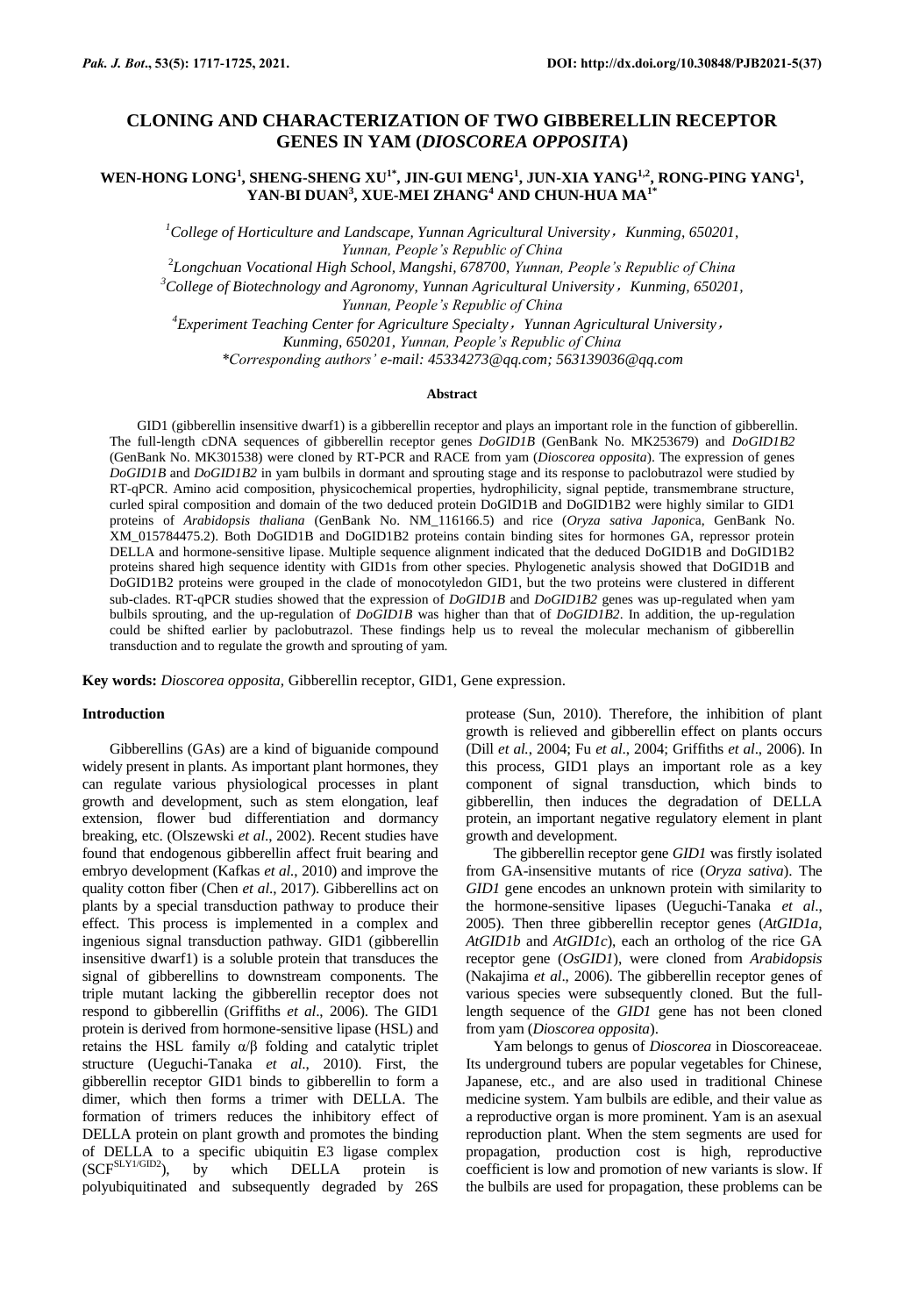solved. However, there is a long period of dormancy after the bulbils are harvested, which limits the timely planting in production. The current consensus is that plant dormancy and germination are associated with endogenous hormones abscisic acid (ABA) and GA; ABA induces dormancy, and gibberellin induces germination (Gubler *et al*., 2005; Kucera *et al*., 2005; Finkelstein *et al*., 2008). Previous studies showed that the endogenous hormone  $GA_3$  content is high during the growth period of bulbils, and it remains high even bulbils becoming dormancy (Long *et al*., 2011a), then declines during dormancy (Long *et al*., 2013). Bulbils are promoted to sprout by paclobutrazol solution (Long *et al*., 2011b). An interesting question unanswered is whether paclobutrazol promotes bulbils sprout by simply reducing  $GA<sub>3</sub>$  content or by regulating  $GA$  signal transduction pathway. Two *GID1* genes of yam were cloned and characterized. Expression changes of the two genes in bulbils at different stage and their response to paclobutrazol were detected using reverse transcription quantitative realtime PCR (RT-qPCR). Our findings lay the foundation for further study on sprouting mechanism of yam bulbils.

### **Materials and Methods**

**Plant material and RNA extraction:** The local cultivar 'Niuwei' yam (*Dioscorea opposita*) in Lufeng County, Yunnan Province, southwest of China was used as material. The epidermis of sprouting bulbils was frozen in liquid nitrogen then stored in a refrigerator at -80°C for *GID1* gene cloning. The extraction of RNA was carried out using a plant RNA extraction kit for polysaccharide polyphenol samples (Beijing Huayueyang Biotechnology Co., Ltd.) according to the specific instructions.

**Cloning of intermediate fragments of genes:** The synthesis of cDNA was performed using PrimeScriptTM II 1st strand cDNA synthesis Kit (TaKaRa, Dalian, China) according to the manufacturer's instructions. Primers (Table 1) were designed with Primer5.0 Software according to sequences of four *GID1* genes (GenBank Nos. BQMI01000019.1, BBQWI01003574.1, BDMK 01000697.1, and BDML01002103.1) in transcriptome information of *Dioscorea rotundata* registered in NCBI. The total volume of the reaction system was 25µL, including 0.5µL of cDNA, 0.5µL of upstream primer, 0.5µL of downstream primer, 0.25µL of LATaq, 2µL of dNTP,  $2.5\mu$ L of buffer, and  $18.75\mu$ L of dH<sub>2</sub>O. Reaction procedure: pre-denatured at 94°C for 5 min, followed by

30 cycles of denaturation at  $94^{\circ}$ C for 30 s, annealing at  $50^{\circ}$ C for 30 s and extension at 72 $^{\circ}$ C for 50 s, with a final extension at  $72^{\circ}$ C for 5 min. The PCR products were electrophoretically separated on a 1.2% agarose gel. The target gene fragments in agarose gel were recovered, purified, linked to the vector PMD18-T, and transformed into *Escherichia coli* for culture. After *E. coli* culture, positive colony extraction, enzyme digestion, and double enzyme digestion were performed, and the successfully cloned products were sent to Kunming Shuoqing Biotechnology Co., Ltd. for sequencing.

**RACE-PCR and gene assembly:** RACE-PCR primers (Table 1) were designed according to linker instructions of 3'-terminus and 5'-terminus and information of intermediate fragment sequences. PCR amplification, purification, transformation, restriction enzyme digestion and sequencing of the cDNA were carried out as described above. The obtained sequences of intermediate, 3'-terminus and 5'-terminus were spliced to full sequences of cDNA with DNAMAN8.0.

**Analysis of genes and their deduced protein:**  Homology alignment analysis of genes was performed using BLAST of the NCBI database. Open reading frames (ORF) of genes were detected and translated into amino acid sequences with DNAMAN8.0. Predictions of physicochemical properties of the deduced amino acid sequences were performed using ProtParam (http://web.expasy.org/protparam/). Signal peptides of the deduced amino acids were predicted with SignalP 4.1[\(http://www.cbs.dtu.dk/services/SignalP\)](http://www.cbs.dtu.dk/services/SignalP).

The Hydrophobicity analysis was performed using ProtScale (http://web.expasy.org/protscale/). The secondary structures of the deduced amino acids were determined by SOPMA [\(http://npsa-pbil. ibcp.fr/cgi](http://npsa-pbil.ibcp.fr/cgi-bin/npsa_automat.pl?page=npsa_sopma.html)[bin/npsa\\_automat.pl?page=npsa\\_sopma.html\)](http://npsa-pbil.ibcp.fr/cgi-bin/npsa_automat.pl?page=npsa_sopma.html). The transmembrane domains were predicted by TMHMM [\(http://www.cbs.dtu.dk/services/TMHMM-2.0/\)](http://www.cbs.dtu.dk/services/TMHMM-2.0/). The conserved domains were predicted with NCBI [\(http://www.ncbi.nlm.nih.gov/Structure/cdd/wrpsb.cgi\)](http://www.ncbi.nlm.nih.gov/Structure/cdd/wrpsb.cgi). Structural and functional domains were identified by SMART tool (http://smart.embl-heidelberg.de/). Putative amino acids of GID1 genes of yam were compared with those of other species by DNAMAN8.0 tool. For phylogenetic analysis, a maximum-likelihood tree was constructed with default parameters using MEGA7.0, and default parameters.

| Table 1. Primers for RT-PCR and RT-qPCR. |                          |                                |                        |  |  |  |  |  |
|------------------------------------------|--------------------------|--------------------------------|------------------------|--|--|--|--|--|
| Sequence $(5'-3')$                       | <b>Function</b>          | Sequence $(5^3-3^3)$           | <b>Function</b>        |  |  |  |  |  |
| GAGTGAAGAAATCAACGCCA                     | RT-PCR of intermediate   | <b>GCTCATCTCCAACTTCAAAC</b>    | RT-PCR of intermediate |  |  |  |  |  |
| AGGAAGCAAGTAGAAGCCAA                     | fragments of DoGID1B     | <b>CCACCACAACGATACTTCTC</b>    | fragments of DoGID1B2  |  |  |  |  |  |
| GGTGCCGATTTCAGGGTTAC                     | RT-PCR of 3'-terminus of | <b>CCAATGGGAATGATCTCAAA</b>    | RT-PCR of 3'-terminus  |  |  |  |  |  |
| <b>TTGTGTTCAGAGAGAGTGCT</b>              | DoGIDIB                  | CCGAGAAGTATCGTTGTGGT           | of DoGID1B2            |  |  |  |  |  |
| <b>GGCTTCTACTTGCTTCCTAA</b>              |                          | GGTTCTACTTGCTGCCCAAC           |                        |  |  |  |  |  |
| ATTGGATGGGAAGTAAAGCC                     | RT-PCR of 5'-terminus of | <b>ATCTCCACCTTCCGCACCTC</b>    | RT-PCR of 5'-terminus  |  |  |  |  |  |
| TAGGAGTAGAGTTTGCGGGG                     | DoGIDIB                  | AAGGTGGCGGTTGAAGGTG            | of DoGID1B2            |  |  |  |  |  |
| <b>GTGCTTACGATGACGGTTGG</b>              | RT-qPCR of DoGID1B       | <b>GGTGCTCATCTCCAACTTCAAAC</b> | $RT-qPCR$ of $DoGIDIB$ |  |  |  |  |  |
| CGGTGTCCTACATTGCCCTC                     |                          | CAGTATCAGGAAAGGGCGTG           |                        |  |  |  |  |  |
| GGTGAACTGTATGAGGCGG                      | RT-PCR of CHC            |                                |                        |  |  |  |  |  |
| <b>GCATCCACACAAGCAAAGCA</b>              |                          |                                |                        |  |  |  |  |  |
|                                          |                          |                                |                        |  |  |  |  |  |

Note: Clathrin Heavy Chain gene (*CHC*) was used as an internal control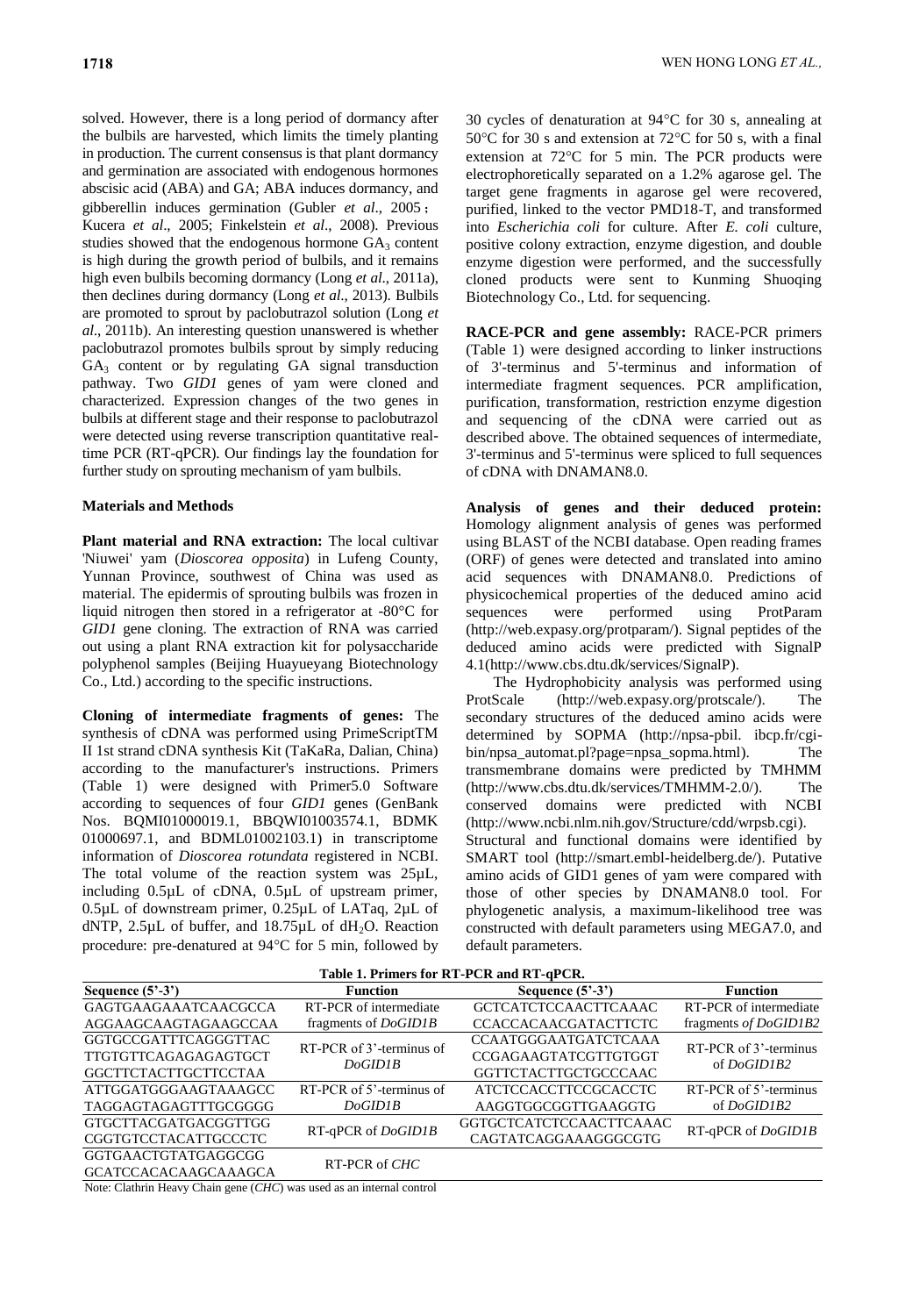**Expression of genes in yam bulbils at different periods and their responses to paclobutrazol:** At the time of harvest of yam bulbils, 30d after harvest, and sprouting (shoots were near 0.5 cm, in the next year spring), five bulbils were sampled each time, and the epidermis of the bulbils near the sprouting part was cut. The epidermis was frozen in liquid nitrogen and stored in a -80°C refrigerator for further use.

Bulbils being dormant for 60d were immersed in the solution of 5 mg/L, 255 mg/L, 45 mg/L, 65 mg/L or 85 mg/L paclobutrazol (purchased from Beijing Zhenxiang Technology Co., Ltd.) for 24 hours, and water was used as the control. Treated bulbils were washed with water and placed in a moist vermiculite matrix in an incubator to sprout at 22°C. Bulbils were sampled before treatment, 14d, 28d, 42d, and 56d days after treatment. Five bulbils were sampled at each time point for each treatment. The epidermis of the bulbils near the sprouting part was cut, which was then frozen in liquid nitrogen and stored in a - 80°C refrigerator for further use.

Clathrin heavy chain (*CHC*) gene, which is relatively stable during sprouting of yam bulbils in previous studies, was used as an internal control for normalization. The primers for RT-qPCR analysis are listed in table 1. The quantitative reaction was performed in a 20μL of ABI step one plus Real-Time PCR System (Applied Biosystems, USA), including 10μL qPCR Master Mix,  $0.4$  μL each primer,  $4\mu$ L cDNA and ddH<sub>2</sub>O 5.2μL. PCR amplification was performed under the following conditions: 90 s at 95°C, followed by 40 cycles of 95°C for 5 s, 60°C for 15 s, and 70°C for 20 s. Three technical replications were performed for all quantitative PCRs. The relative changes in gene expression levels were calculated using the  $2^{-\Delta\Delta Ct}$  method.

### **Results**

**Cloning and analysis of** *DoGID1B* **and** *DoGID1B2***:**  Using the primers for intermediate fragments, two nucleotide fragments (948bp and 817bp, respectively) were obtained by RT-PCR. Each nucleotide sequence was highly homologous to *GID1* nucleotide of other species according to BlastX alignment in NCBI. Then the two obtained nucleotide sequences were used to design primers for RT-PCR of 5' and 3'-termini. Two nucleotide sequences (311bp and 438bp, respectively) of 5'-terminus and two nucleotide sequences (230bp and 264bp, respectively) of 3'-terminus were obtained by RACE-PCR. All of the four nucleotide sequences were highly homologous to *GID1* nucleotide of other species. The full-length cDNAs of the two genes (1285 bp and 1606 bp, respectively) were assembled with intermidiate sequences by DNAMAN8.0 tool. The similarity of two full-length sequences was only 49.13%, which indicated that these sequences were different. The two nucleotide sequences were most homologous to *Musa acuminata* (XM\_009394833) and *Phoenix dactylifera* (XM\_017846166), with a similarity of 67.56% and 77.55%, respectively. Both nucleotide sequences were most homologous to *AtGID1B* (NM\_116166) (with a similarity of 65.65% and 67.61%, respectively) among the three *GID1* genes *of Arabidopsis thaliana*. Therefore, the two nucleotide sequences were different genes in the *GID1* family. Then they were named *DoGID1B* and *DoGID1B2,*  respectively. Both *DoGID1B* and *DoGID1B2* were deposited in the GenBank database (accession number: MK256679 and MK301538). The cDNA sequence of *DoGID1B* (with an ORF of 1023 bp) encoded a protein of 340 amino acids, and the cDNA sequence of *DoGID1B2* (with an ORF of 1065 bp) encoded a protein of 354 amino acids. GID1b was distinct from GID1a and GID1c in both species (*Lepidium sativum*) and (*Arabidopsis thaliana*) in transcript expression patterns (Voegele *et al.*, 2011). The acquisition of fulllength sequence of *DoGID1B* and *DoGID1B2*, homologs of *AtGID1B*, will lay the foundation for sudies on some special growth and development.

**Analysis of predicted protein sequence:** Bioinformatics of proteins DoGID1B and DoGID1B2 was compared with that of OsGID1 (GID1 of *Oryza sativa*, XM\_015784475.2) and AtGID1B (GID1 of *Arabidopsis thaliana*, NM\_116166.5). Physicochemical properties of proteins were predicted using Protparam online software (Table 2). Molecular weight, theoretic ioelectric point and atomic composition of DoGID1B and DoGID1B2 were similar to those of OsGID1 and AtGID1B. The content of leucine (Leu) was the highest in both DoGID1B and DoGID1B2, which was the same as the composition of AtGID1B. The protein instability indexes of the two yam proteins were 56.63 and 43.33, respectively, indicating that these two yam proteins were unstable, which were similar to OsGID1 and AtGID1B.

Coiled-coil of GID1 proteins was also analyzed using SOPMA online software (Table 2). The DoGID1B protein was similar in structure to the DoGID1B2 protein, with the most random coils (45.88% and 44.35%), followed by alpha-helix (32.35% and 32.77%), extended strands (17.65% and 18.36%), and the least beta-turn (4.12% and 4.52%). The four proteins DoGID1B, DoGID1B2, OsGID1 and AtGID1B were all of the same composition, i.e., random coil > alpha-helix > extended chain > beta-turn.

Transmembrane domains and signal peptides of proteins were predicted by TMHMM and SignalP 4.1 online software, respectively. None of the four proteins had a transmembrane structure or signal peptide (Table 2).

The hydrophilicity of proteins was predicted using Protscale online tool. Both the N-terminus and C-terminus of the DoGID1B protein were hydrophilic, while the DoGID1B2 protein was hydrophobic in both termini. Both termini of DoGID1B protein were identical to those of OsGID1, and both termini of DoGID1B2 protein were identical to those of AtGID1B. Although the DoGID1B2 protein was hydrophobic in both termini, its grand average of hydropathicity was negative. The minimum and maximum of hydropathicities of amino acid residues in four proteins were similar, and the amino acid residues with the extreme hydropathicity were similar in position except OsGID1. Four proteins were all hydrophilic (Table 2).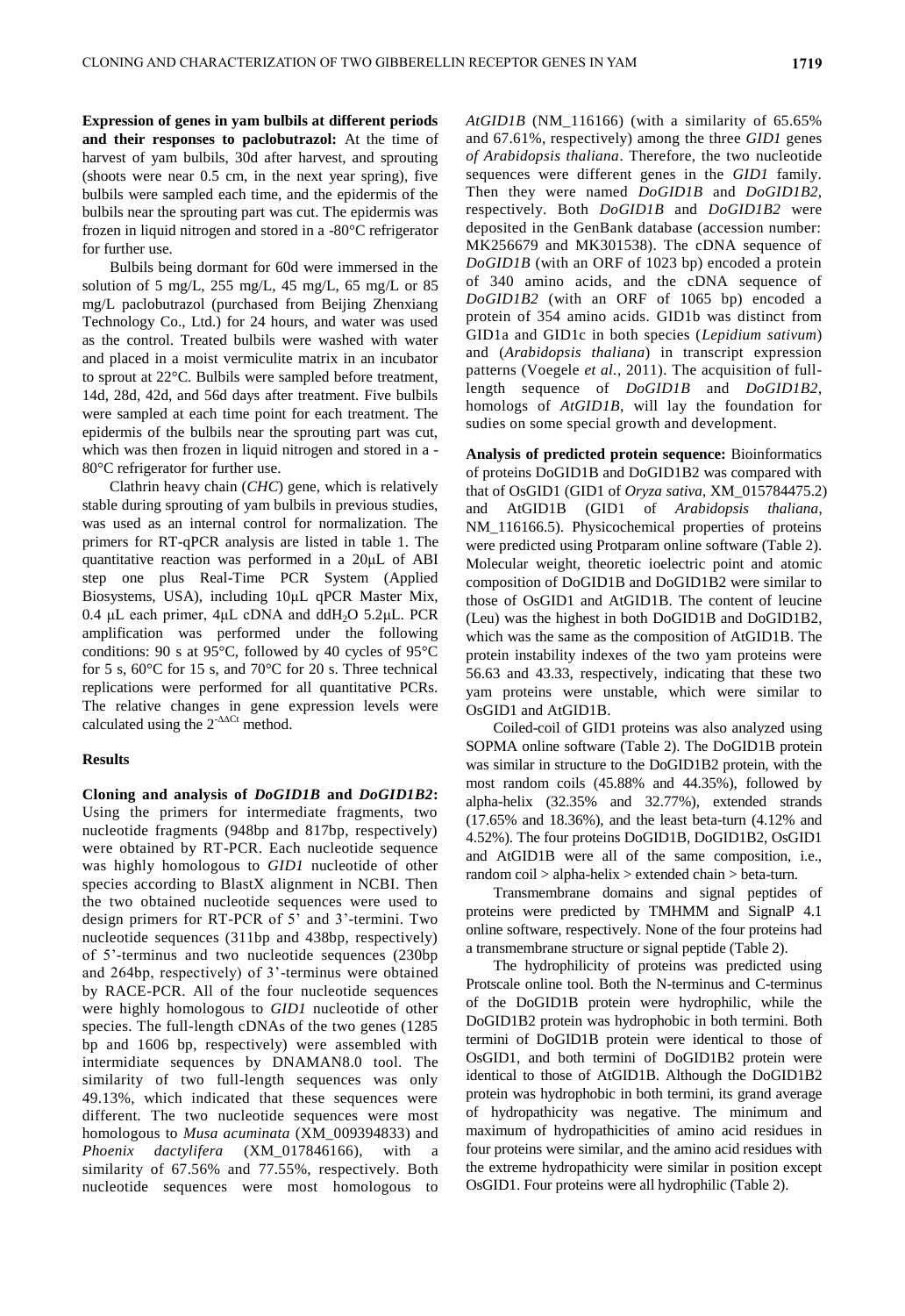| Table 2. Bioinformatics analysis of GID1 proteins. |                                          |                                      |                                                                               |                                       |  |  |  |
|----------------------------------------------------|------------------------------------------|--------------------------------------|-------------------------------------------------------------------------------|---------------------------------------|--|--|--|
|                                                    | DoGID1B                                  | DoGID1B2                             | OsGID1                                                                        | AtGID1B                               |  |  |  |
| Molecular weight (kDa)                             | 38.03                                    | 39.54                                | 39.46                                                                         | 40.30                                 |  |  |  |
| Theoretic isoelectric point                        | 7.27                                     | 6.71                                 | 5.66                                                                          | 6.86                                  |  |  |  |
| Highest amino acid/content (%)                     | Leu $(L)/11.2$                           | Leu $(L)/9.3$                        | Ala $(A)/9.6%$                                                                | Leu $(L)$ /11.2                       |  |  |  |
| Atomic composition                                 | $C_{1724}H_{2617}N_{475}O_{480}S_{11}$   |                                      | $C_{1779}H_{2730}N_{484}O_{520}S_{10}$ $C_{1756}H_{2691}N_{495}O_{521}S_{12}$ | $C_{1819}H_{2794}N_{496}O_{525}S_9$   |  |  |  |
| Instability index                                  | 56.63                                    | 43.33                                | 53.52                                                                         | 45.42                                 |  |  |  |
| Random coil (%)                                    | 45.88                                    | 44.35                                | 45.20                                                                         | 50.28                                 |  |  |  |
| $\alpha$ -helix (%)                                | 32.35                                    | 32.77                                | 32.49                                                                         | 27.65                                 |  |  |  |
| extended chain $(\%)$                              | 17.65                                    | 18.36                                | 17.51                                                                         | 18.16                                 |  |  |  |
| $\beta$ -turn $(\%)$                               | 4.12                                     | 4.52                                 | 4.80                                                                          | 3.91                                  |  |  |  |
| Transmembrane region                               | non                                      | non                                  | non                                                                           | non                                   |  |  |  |
| Signal peptide                                     | non                                      | non                                  | non                                                                           | non                                   |  |  |  |
| N-terminus                                         | hydrophilic                              | hydrophobic                          | hydrophilic                                                                   | hydrophobic                           |  |  |  |
| C-terminus                                         | hydrophilic                              | hydrophobic                          | hydrophilic                                                                   | hydrophobic                           |  |  |  |
| Minimum hydropathicity/position                    | $-3.044/143$ aa                          | $-2.833/159$ aa                      | $-2.911/235$ aa                                                               | $-3.044/150$ aa                       |  |  |  |
| Maximum hydropathicity/ position                   | 2.467/280aa.                             | 2.511/295aa                          | 2.211/293aa                                                                   | 2.989/139aa                           |  |  |  |
| Grand average of hydropathicity                    | $-0.094$                                 | $-0.236$                             | $-0.244$                                                                      | $-0.237$                              |  |  |  |
| Domain/position                                    | Abhydrolase super<br>$family/101-316$ aa | Abhydrolase<br>superfamily/118-331aa | Abhydrolase super<br>family/116-329aa                                         | Abhydrolase super<br>family/109-322aa |  |  |  |

Note: OsGID1 is GID1 of *Oryza sativa* (GenBank No. XM\_015784475), AtGID1B is GID1B of *Arabidopsis thaliana* (GenBank No.NM\_116166.5)

**Table 3. Confidently predicted domains.**

| <b>Protein</b> | <b>Name</b>       | <b>Start</b> | End  | <b>E-value</b> |
|----------------|-------------------|--------------|------|----------------|
| DoGID1B        | Pfm:COesterase    | 71           | 144  | 0.000036       |
|                | Pfm:Abhydrolase 3 | 101          | 317  | $2.9e-50$      |
| DoGID1B2       | Pfm:COesterase    | 74           | 161  | $3.5e-7$       |
|                | Pfm:Abhydrolase 3 | 118          | 332  | $6.6e-59$      |
| OsGID1         | low complexity    | 83           | 95   | N/A            |
|                | Pfm:COesterase    | 101          | 217  | $8.6e-9$       |
|                | Pfm:Abhydrolase_3 | 116          | 330  | 4.7e-58        |
| AtGID1B        | Pfm:COesterase    | 64           | 2.12 | $9.4e-10$      |
|                | Pfm:Abhydrolase 3 | 109          | 323  | $1e-10$        |

Note: OsGID1 is GID1 of *Oryza sativa* (GenBank No. XM\_015784475), AtGID1B is GID1B of *Arabidopsis thaliana* (GenBank No.NM\_116166.5)

The conserved domains were predicted with NCBI online software (Table 2). The results showed that both conserved domains of DoGID1B and DoGID1B2 belonged to abhydrolase family, with conserved interval of 101-316aa and 118-331aa, respectively. Further prediction of protein structure and functional regions using SMART online tools showed there were domains of carboxylesterase and abhydrolase (alpha/beta hydrolase fold) in DoGID1B and DoGID1B2, and carboxylesterase was close to the N-terminus while abhydrolase was close to the C-terminus (Table 3). The overall structure of the Gid1 protein is alpha/beta hydrolase fold (Ueguchi-Tanaka *et al*., 2010), and the overall structure of GID1- GA complexes shows an α/β-hydrolase fold similar to that of HSLs except for an N-terminal lid (Shimada *et al*., 2008). Here we saw the basic structure of alpha/beta hydrolase fold in all GID1 proteins, so we further believed that the two genes from yam encoded the gibberellin receptor GID1.

Analysis of multiple sequence alignment of DoGID1B, DoGID1B2 and GID1 proteins from other species was performed with DNAMAN8.0 software (Fig. 1). It was found the overall identity of 18 proteins was 64.58%. Many binding sites with protein DELLA or hormone GA were present in GID1 protein sequence (Hirano *et al*., 2007). These sites in sequences of

DoGID1B and DoGID1B2 were TWVLIS, DR, FFHGGSF, HS, IYD, YRR, DGW, GDSSGGNI, GNI, MY, LDGKYF, DWY and GFY from the N-terminus to the C-terminus. Most of the sites were conserved, except that amino acid V in the site TWVLIS in DoGID1B protein was substituted by I, and amino acid Y in LDGKYF site in DoGID1B was replaced by F. This result indicated that DoGID1B and DoGID1B2 proteins are likely to be involved in GA signal recognition and transduction. The *GID1* gene encodes a protein similar to a hormone-sensitive lipase, and it contains domains HGG and GXSXG relating to hormone sensitive lipase (HSL) (Ueguchi-Tanaka *et al*., 2005; Hirano *et al*., 2008). In DoGID1B and DoGID1B2 proteins, these two domains were also present, and the domain GXSXG was clearly found in all 18 GID1 proteins. Among the three amino acids S, D and H relating to HSL catalysis (Hirano *et al*., 2007), amino acids S and D were conserved while H was replaced by I in DoGID1B and DoGID1B2 proteins. All of the three amino acids,  $G^{169}$ ,  $G^{196}$  and  $R^{251}$ , which are related to the function of GID1in spontaneous mutant of rice (Ueguchi-Tanaka *et al*., 2007), were also conserved in DoGID1B and DoGID1B2.

**Phylogenetic analysis:** To evaluate the phylogenetic relationship between GID1 proteins in yam and other plants, a phylogenetic tree was conducted (Fig. 2)*.* The phylogenetic tree grouped GID1 proteins from Monocotyledoneae into a clade, and GID1 proteins from Dicotyledoneae into another clade. Two GID1 proteins in yam, which is a monocotyledon plant, were grouped into the first clade (clade of Monocotyledoneae). In the first group, *Agapanthus praecox* and *Asparagus officinalis*, which are all plants of Liliaceae, were closest. *Elaeis guineensis* and *Phoenix dactylifera,* both of which belong to the same family of Palmae, were also very close. In the second clade (clade of Dicotyledoneae), *Arabidopsis thaliana* and *Eutrema salsugineum,* both of which are Brassicaceae plants, were most homologous. The relationship of *Nicotiana sylvestris* and *Solanum*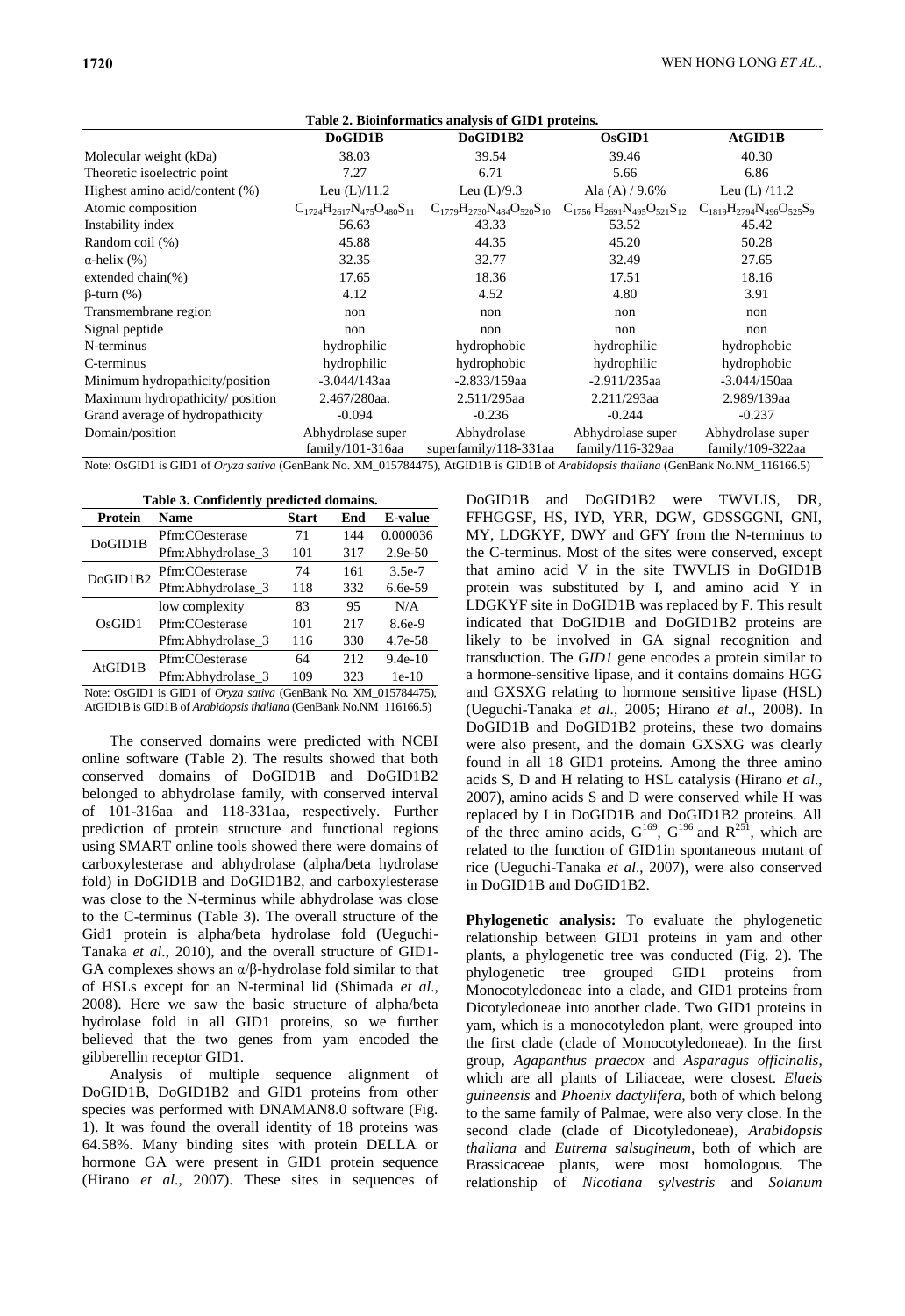*tuberosum,* which are all Solanaceae plants, was closer. In conclusion, the evolutionary relationship is consistent with the species classification, and the similarity of GID1 protein sequences of plants with a closer kinship was higher. Interestingly, of the two GID1s of yam, which belong to Dioscoreaceae family of Dioscoreales order, DoGID1B was closely related to GID1 of rice (*Oryza sativa Japonic*a, a plant of Gramineae of Poales), while DoGID1B was closely related to GID1 of other plants

such as *Phalaenopsis equestris* (a plant of Orchidaceae of Asparagales ). Previous study indicated that the evolution of GID1 is earlier than that of plants of Brassicaceae of Brassicales and plants of Malvaceae of Malvales (Dong *et al*., 2009). GID1s in Monocotyledon plants are separated from dicotyledon GID1s (Voegele *et al.*, 2011). These results indicated that the evolution of GID1 was earlier than that of plants in different orders, but later than that of plants in different classes.



Fig. 1. Multiple sequence alignment of DoGID1B, DoGID1B2 and GID1 proteins from other species.

Note: Black background, red background, blue background and white background represent homology of 100%, 75%~99%, 50%~74% and 0~33%, respectively. The black bars indicate the amino acid residues binding to the DELLA protein or GA hormone. Green symbols mean binding sites of hormone sensitive lipase. The red squares indicate three amino acids  $(G^{169}, G^{196})$  and  $R^{251}$ ) relating to function of GID1 protein in spontaneous mutant of rice. The blue squares show amino acids (S, D and H) relating to HSL catalysis.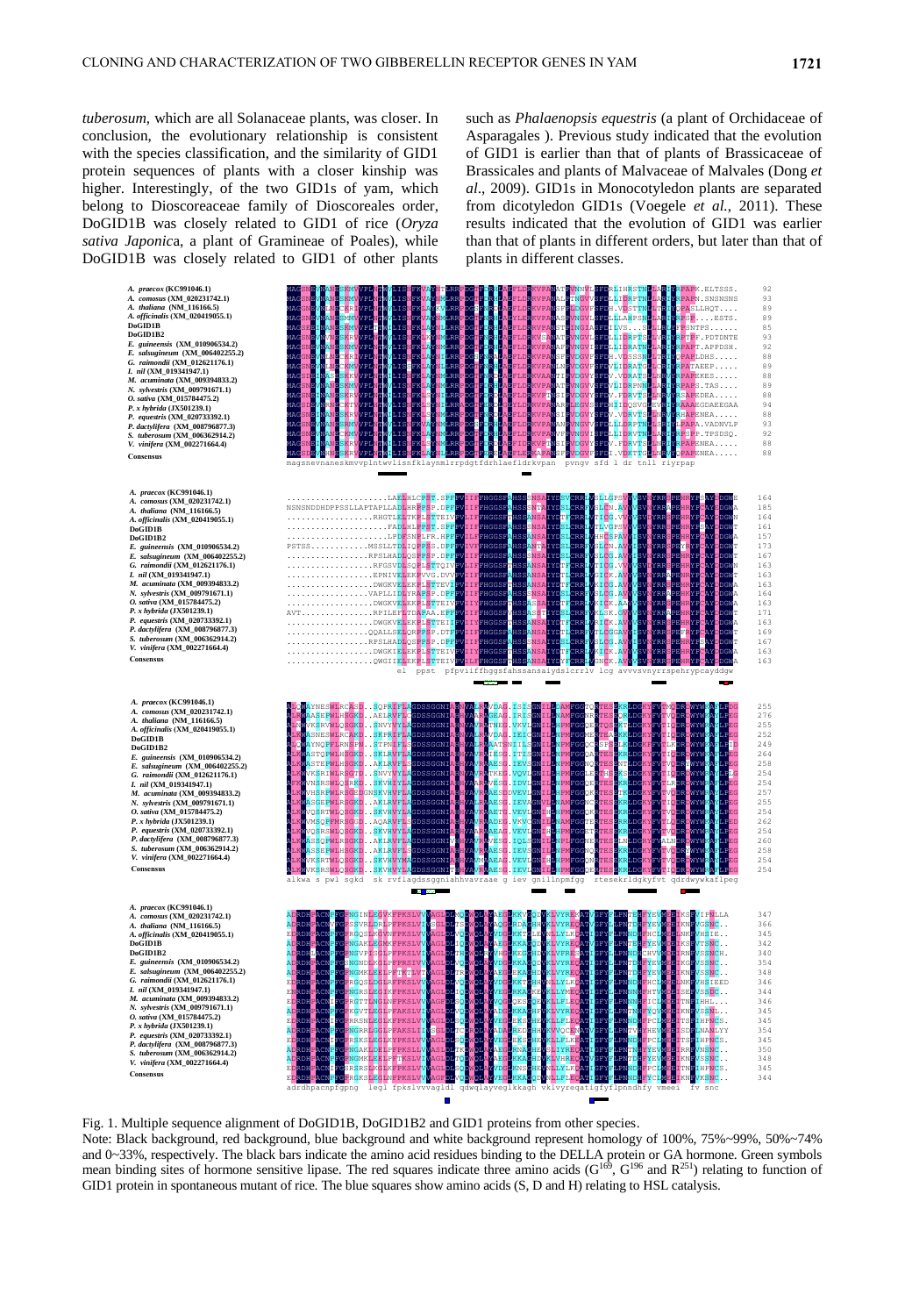

Fig. 2. Phylogenetic tree of predicted proteins of DoGID1B, DoGID1B2 and other plants GID1s.

The species and GenBank accession numbers of the sequences are as follows: *Agapanthus praecox* (KC991046.1), *Ananas comosus*(XM\_020231742.1), *Arabidopsis thaliana* (NM\_116166.5), *Asparagus officinalis*(XM\_020419055.1), *Elaeis guineensis* (XM\_010906534.2), *Eutrema salsugineum* (XM\_006402255.2), *Gossypium raimondii* (XM\_012621176.1), *Ipomoea nil* (XM\_019341947.1), *Musa acuminata* (XM\_009394833.2), *Nicotiana sylvestris* (XM\_009791671.1), *Oryza sativa Japonic*a(XM\_015784475.2), P*etunia x hybrida* (JX501239.1), *Phalaenopsis equestris* (XM\_020733392.1), *Phoenix dactylifera* (XM\_008796877.3), *Solanum tuberosum* (XM\_006362914.2) and *Vitis vinifera* (XM\_002271664.4).



Fig. 3. Relative expression level of *DoGID1B* and *DoGID1B2* genes in bulbil in different stage. St1 is stage of becoming dormany, st2 is stage of semi-dormancy, st3 is stage of germination.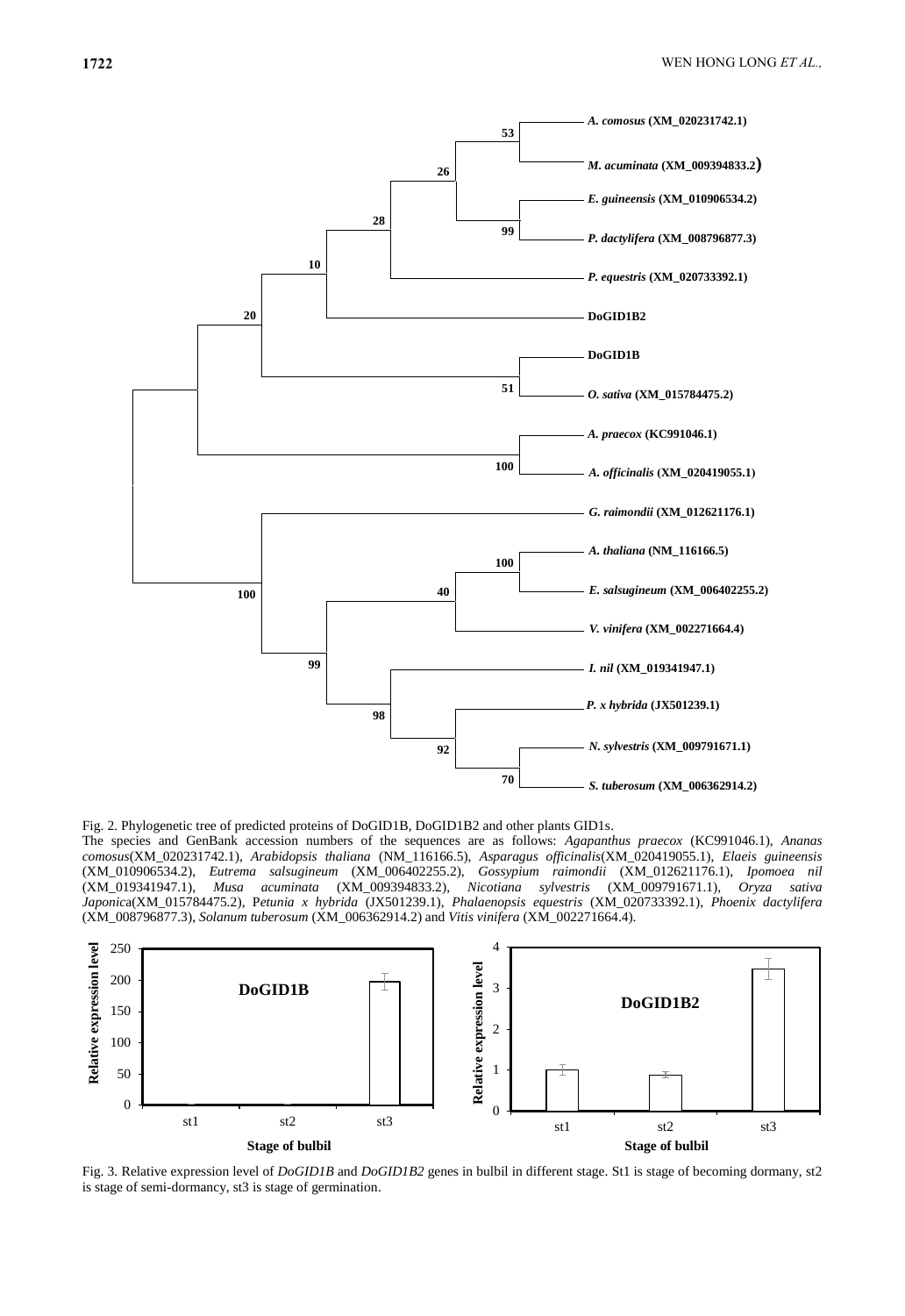

Fig. 4. Relative expression level of *DoGID1B* and *DoGID1B2* genes in bulbil treated with paclobutrazol.

**Expression of genes** *DoGID1B* **and** *DoGID1B2* **in yam bulbils at different periods and their responses to paclobutrazol:** Relative expression level of *DoGID1B* and *DoGID1B2* genes was tested in the absence of water supplementation at different stages (Fig. 3). It was shown from Fig. 3 that the relative expression level of *GID1B* and *GID1B2* genes was at its maximum when sprouting. The *GID1B* mRNA was about 197.5 times higher in sprouting stage than that in dormant stage, while *GID1B2* mRNA was only 3.5 times higher in sprouting stage than that in dormant stage, indicating that the upregulation was evident in *GID1B* than in *GID1B2* when the bulbils were sprouting.

Further studies on the sprouting of yam bulbils without treatment with paclobutrazol in a moist substrate revealed that the expression levels of *GID1B* and *GID1B2* also showed an overall upward trend. The expression level of *GID1B* by the 56th day, when the bulbils began to sprout, was 8.4 times of the baseline, while the expression level of *GID1B2* was 8.4 times of the baseline (Fig. 3). This trend could be seen from the change mode of genes expression in water control samples in Fig. 4.

The above results indicated that the expression of *DoGID1B* and *DoGID1B* genes was increased when the bulbils sprout in the presence or absence of water, and the up-regulation value of *DoGID1B* was higher. The double knockout mutant atgid1a atgid1c showed a dwarf phenotype, while other double mutants were of normal height compared with the wild-type ones. This result indicated that *AtGID1A* and *AtGID1C* are critical to stem growth of *Arabidopsis* (Iuchi *et al*., 2007). While *AtGID1B* is also shown to play an important role in root growth (Suzuki *et al*., 2009; Yamaguchi *et al*., 2016). We found *DoGID1B* was closely related to sprouting of yam bulbils, though *DoGID1B* was more homologous to *AtGID1B*. Therefore, it is reasonable to suppose that there may be different gibberellin signal transduction mechanisms in yam bulbils sprouting, and it is possible to clone new genes from yam in the future that may be more homologous to *AtGID1A* and *AtGID1C* and more closely related to sprouting of bulbils.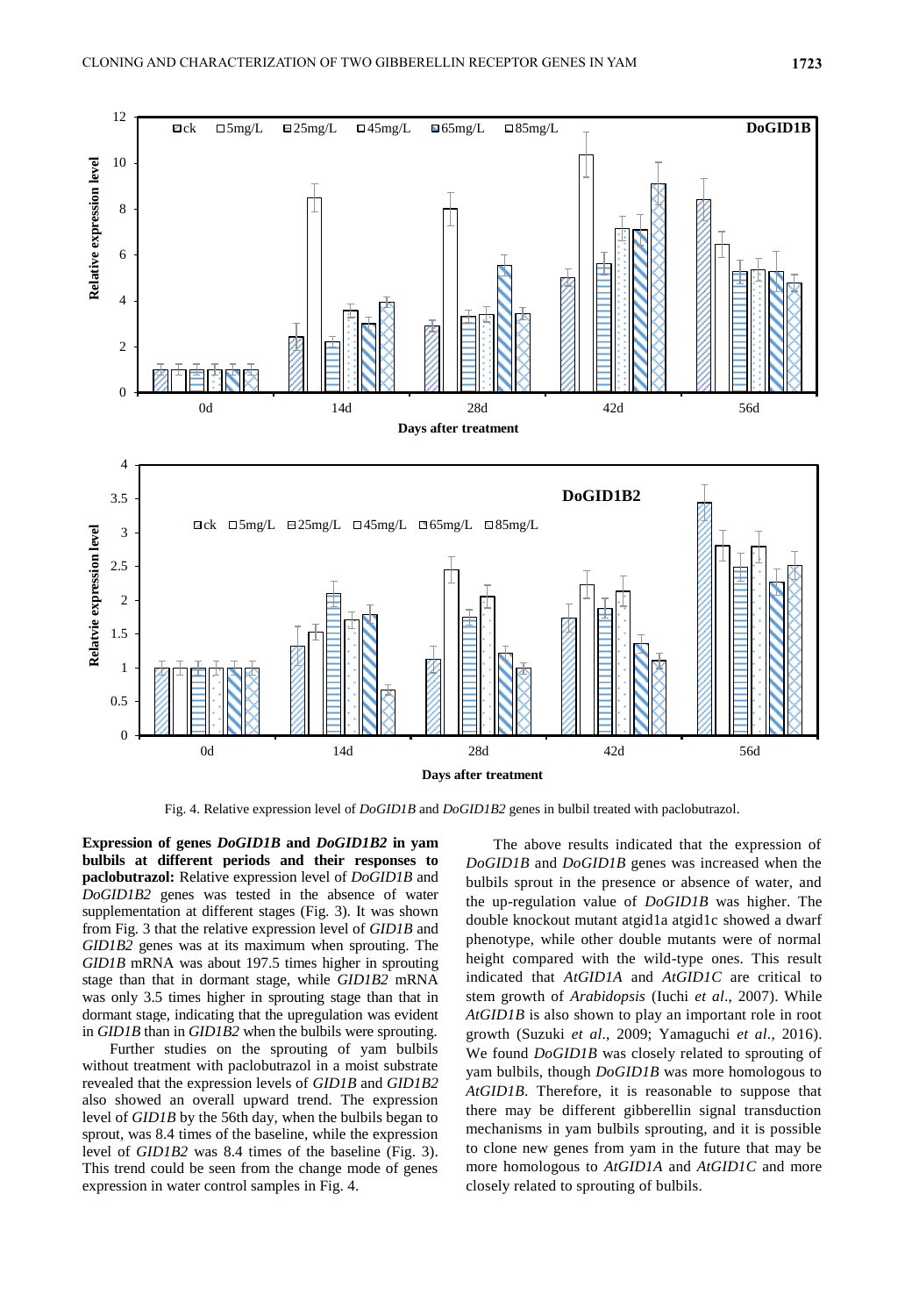From 14 days to 42 days after treatment with paclobutrazol (5-85 mg/L), the expression of *GID1B* in the bulbils was up-regulated, and the overall expression in the treatment groups was higher than that in the control groups. For example, treatment with paclobutrazol at 5 mg/L resulted in an increase in the expression by 2.1-3.5 times of the controls during this period. By day 56, the expression level of the control was higher than that of the treatment groups. This conclusion was also true for the expression of *GID1B2* gene as shown in a parallel experiment. These results indicated that paclobutrazol could shift the up-regulation of *GID1B* and *GID1B2* earlier in the course of sprouting.

Studies showed that *GID1* genes are up-regulated or down-regulated during plant growth, organ sprouting or seed germinating. Expression level of *GID1* genes is decreased during shoot sprouting of *Camellia sinensis* and cormel sprouting of *Gladiolus hybridus* (Yue *et al.*, 2013; Luo *et al.*, 2016)*.* While expression level of *GID1* genes is increased during yam bulbils sprouting according to our results. Response of expression level of GID1 genes to exogenous GA is different in different plants. Expression level of *GID1* genes in *Camellia sinensis* and *cotton* (*Gossypium hisutum* ) is decreased by exogenous GA (Yue *et al.*, 2013; Dong *et al.*, 2009). Expression level of *GID1* gene in *Medicago sativa* is increased by exogenous GA (Chen *et al.*, 2016). Some of the *GID1* genes in *Vitis vinifera* are up-regulated and some others are down-regulated after treatment with exogenous GA (Ge *et al.*, 2011). Both *DoGID1B* and *DoGID1B2* were up-regulated in our study by paclobutrazol, an inhibitor of gibberellins. In general, plants are promoted to germinate, grow and sprout by GA. But the yam bulbils sprout earlier, after treatment with paclobutrazol (Long *et al.*, 2011b). The reason that paclobutrazol promotes the sprouting of the bulbils earlier is probably that it increases the expression of *DoGID1B* and *DoGID1B2*, leading to an accumulation of the gibberellin receptor GID1, thereby forming more GID1-GA-DELLA trimer, and ultimately removing the DELLA-mediated growth inhibition. In addition, studies on rice *gid1* mutants have shown that GID1 protein interacts with the rice DELLA protein even in the absence of GA (Yamamoto *et al.*, 2010). So it is possible that more GID1 proteins induced by paclobutrazol are able to interact with DELLA and subsequently promote yam bulbils sprout.

Previous studies showed that paclobutrazol increases expression level of some genes. Expression level of key enzyme genes *GA20-ox* and *GA3-ox* for gibberellin synthesis is increased by paclobutrazol in *Prunus avium* (Liu *et al.*, 2013). Expression level of flowering gene *FT* in *Amygdalus persica* is also increased by paclobutrazol (Peng *et al.*, 2014). Reports on the effects of paclobutrazol on *GID1* gene expression are rare. In this study, the effect of paclobutrazol on *DoGID1B* and *DoGID1B2* genes was tested, and the result should be of reference value for further study of *GID1* gene and understanding of paclobutrazol.

### **Conclusions**

Two gibberellin receptor genes *DoGID1B* and *DoGID1B2* of yam have the basic characteristics of the GID1 gene of *Arabidopsis* and rice. The expression of both *DoGID1B* and *DoGID1B2* genes was increased in yam bulbils when sprouting, and the increased expression value of *DoGID1B* gene was higher than that of *DoGID1B2*. The expression levels of the two genes were further promoted by paclobutrazol. These results provide basic information for further study on the function of genes *DoGID1B* and *DoGID1B2*.

### **Acknowledgment**

This work was supported by the National Natural Science Foundation of China (Grant No. 31460322).

### **References**

- Chen, B., Z. Chai, J. Sheng, W, Zhang, and P. Jiang. 2017. Effects of potassium fertilizer om the physiological mechanisms of cotton fiber quality. *Pak. J. Bot*., 49(3): 935-943.
- Chen, M., M. Ma, C.J. Jia, X.Q. Liu, P. Gong and Z. Wang. 2016. Cloning and expression analysis of gibberellin receptor gene in *Medicago sativa* L. *Acta Botanica Boreali-Occidentalia Sinica*, 36(11): 2159-2166.
- Dill, A., S.G. Thomas, J. Hu, C.M. Steber and T.P. Sun. 2004. The *Arabidopsis* F-box protein SLEEPY1 targets gibberellin signaling repressors for gibberellin-induced degradation. *Plant Cell*, 16: 1392-1405.
- Dong, J., M.H. Yin, F. Yang, J. Zhao, S. Qin, L. Hou, M. Luo, Y. Pei and Y.H. Xiao. 2009. Cloning and expression profiling of gibberellin insensitive dwarf *GID1* homologous genes from cotton. *Acta Agronomica Sinica*, 35(10): 1822-1830.
- Finkelstein, R., W. Reeves, T. Ariizumi and C. Steber. 2008. Molecular aspects of seed dormancy. *Ann. Rev. Plant Biol.*, 59(1): 387-415.
- Fu, X.D., D.E. Richards, B. Fleck, D.X. Xie, N. Burton and N.P. Harberd. 2004. The *Arabidopsis* mutant *sleepy1gar2-1* protein promotes plant growth by increasing the affinity of the SCF<sup>SLY1</sup> E3 ubiquitin ligase for DELLA protein substrates. *Plant Cell*, 16: 1406–1418.
- Ge, H., X. Zhao, Z. Wang, S.W. Chen and H.Q. Ma. 2011. Putative GA receptor gene family of *Vitis vinifera* L. and their differential expression under GA treatment. *J. China Agri. Uni.*, 16(2): 58-63.
- Griffiths, J., K. Murase, I. Rieu, R. Zentella, Z. Zhang, S.J. Powers, F. Gong, A.L. Phillips, P. Hedden, T.P. Sun and S.G. Thomas. 2006. Genetic characterization and functional analysis of the *GID1* gibberellin receptors in *Arabidopsis*. *Plant Cell*, 18: 3399-3414.
- Gubler, F., A. Millar and J. Jacobsen. 2005. Dormancy release, ABA and pre-harvest sprouting. *Curr. Opin. Plant Biol.*, 8(2): 183-187.
- Hirano, K, M. Ueguchi-Tanaka and M. Matsuoka. 2008. GID1 mediated gibberellin signaling in plants. *Trends Plant Sci.*, 13: 192-199.
- Hirano, K., M. Nakajima, K, Asano, T. Nishiyama, H. Sakakibara, M. Kojima, E. Katoh, H. Xiang, T. Tanahashi, M. Hasebe, J.A. Banks, M. Ashikari, H. Kitano, M. Ueguchi-Tanaka and M. Matsuoka. 2007. The GID1 mediated gibberellin perception mechanism is conserved in the lycophyte *Selaginella moellendorffii* but not in the bryophyte *Physcomitrella patens*. *Plant Cell*, 2007, 19: 3058-3079.